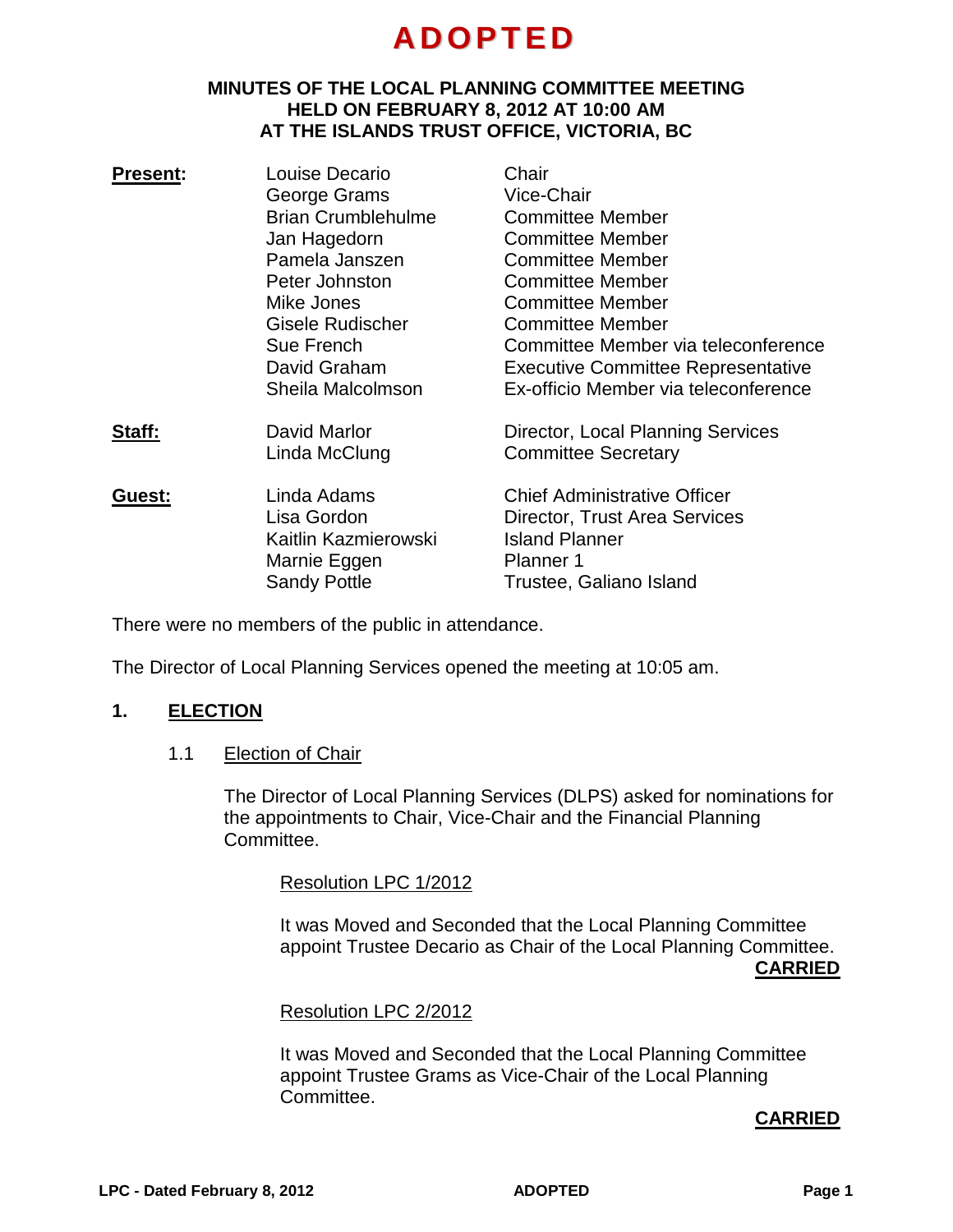#### Resolution LPC 3/2012

It was Moved and Seconded that the Local Planning Committee appoint Trustee Decario as Committee representative to the Financial Planning Committee.

# **CARRIED**

## **2. AGENDA**

#### Resolution LPC 4/2012

It was Moved and Seconded that the Local Planning Committee meeting agenda be adopted as presented.

#### **CARRIED**

## **3. LPC ORIENTATION**

#### **3.1 Terms of Reference**

PowerPoint presentation by the Director, Local Planning Services received for information.

#### **3.2 Getting Items onto the LPC Agenda**

PowerPoint presentation by the Director, Local Planning Services received for information.

#### **3.3 Agenda Format**

PowerPoint presentation by the Director, Local Planning Services received for information.

#### **3.4 Staff Resources**

PowerPoint presentation by the Director, Local Planning Services received for information.

#### **3.5 Strategic Plan**

The Chief Administrative Officer introduced the Islands Trust Council – Strategic Plan 2008-2011 to raise trustee awareness.

## **4. FOLLOW UP ACTION LIST**

4.1 The Follow Up Action List was received for information.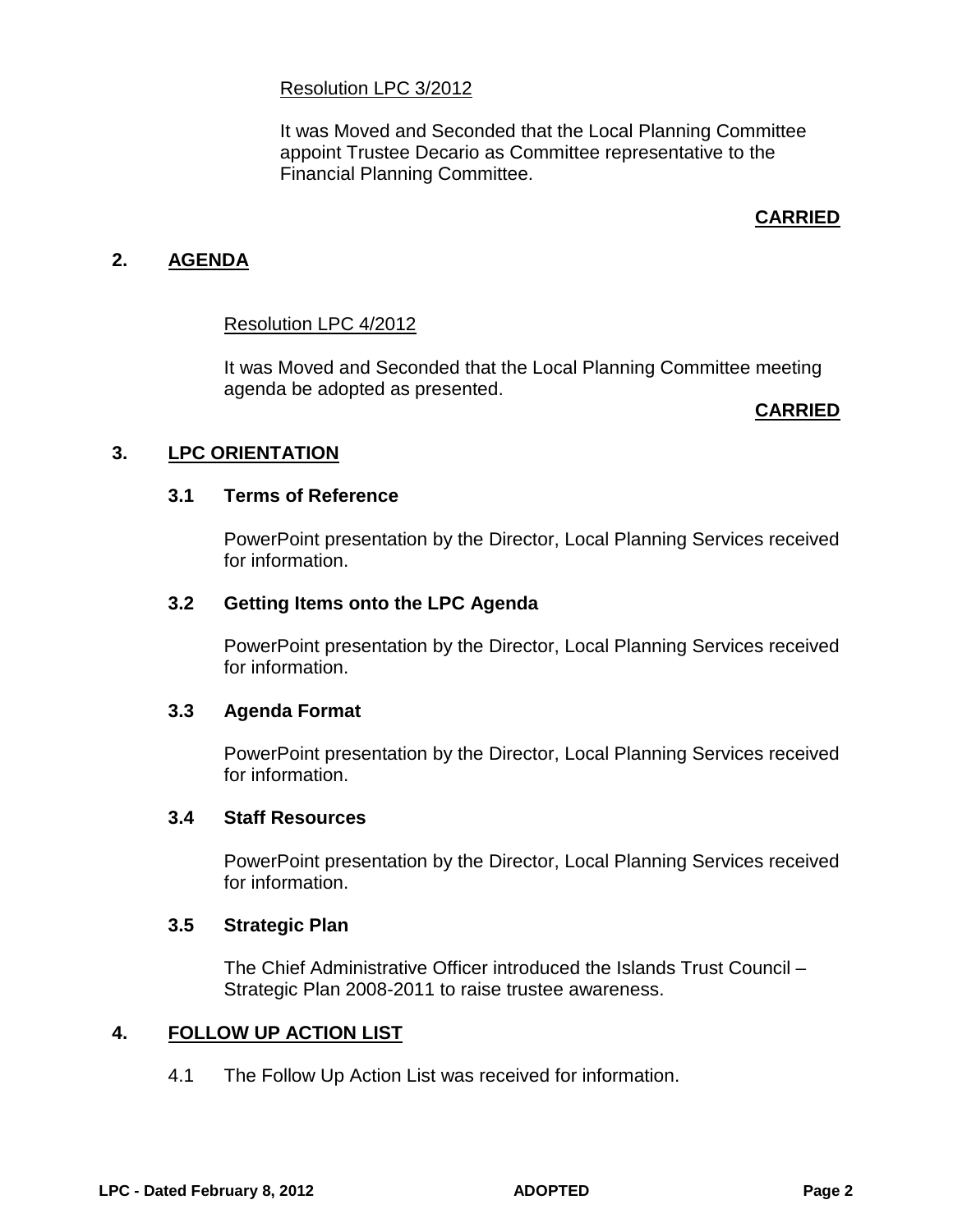## **5. MEETING MINUTES**

5.1 The adopted Local Planning Committee meeting minutes of August 18, 2011 were received for information.

The Committee recommended that the following amendment be made:

• Section 1.2 Amend year from 2001 to 2011.

The Committee also requested the following:

- That decision items are posted on the Islands Trust website and marked that they are subject to ratification;
- That DLPS Marlor confer with Directors Gordon and Shelest regarding their current processes for circulating draft minutes of other executive committees; and
- That Follow Up Action Lists be circulated within two weeks of meeting date.

# **6. TOP PRIORITIES FROM WORK PROGRAM**

## **6.1 Encouraging Green Technology Structures**

DLPS Marlor introduced the Encouraging Green Technology Structures briefing, noting the work accomplished and current direction of research to be conducted.

#### **6.2 Development Application Fee Analysis Task Force**

DLPS Marlor reviewed the Development Application Fee Analysis Task Force briefing and provided background to its purpose.

Committee members requested a copy of the actual taskforce report and Trust Council's resolutions.

#### **6.3 Development Permit Monitoring**

DLPS Marlor introduced the briefing and noted development permit monitoring was currently only happening on a sporadic basis.

Committee members asked staff to approximate the magnitude of the issue at a future meeting.

## **7. ON-GOING ITEMS FROM WORK PROGRAM**

#### **7.1 Riparian Areas Regulation (RAR) Implementation**

DLPS Marlor reviewed the briefing which outlined whether Local Trust Area bylaws were in compliance with RAR regulations.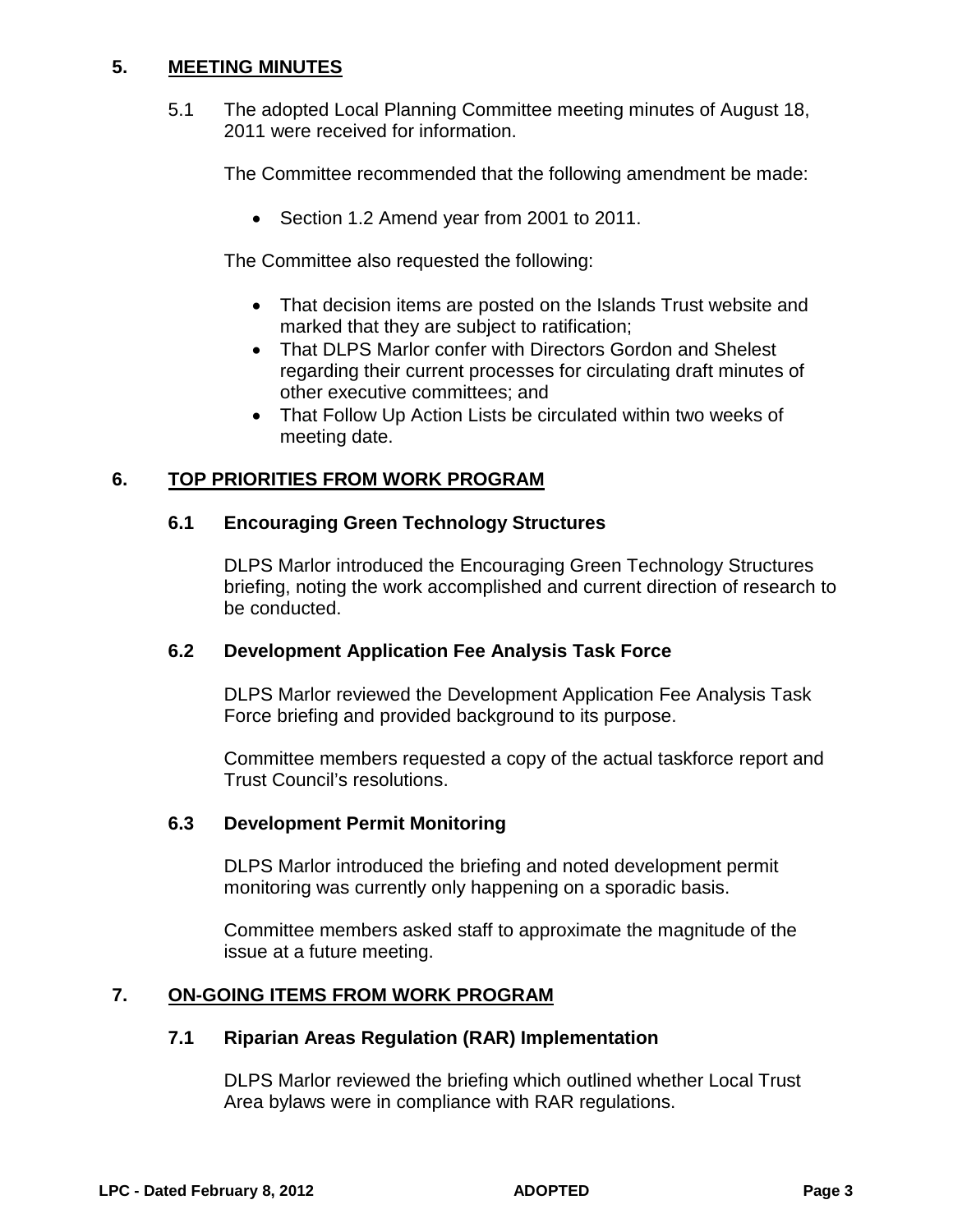## **7.2 Bylaw Dispute Adjudication System**

DLPS Marlor introduced the briefing on the bylaw dispute adjudication system which outlined the adoption status of the new bylaw by Local Trust Area.

## **7.3 Integrated Watershed & Shoreline Protection Approach**

Briefing received for information.

DLPS Marlor was requested to bring maps to next Local Planning Committee meeting.

#### **7.4 Green Shores For Homes Credit Rating System**

DLPS Marlor reviewed the briefing on Green Shores For Homes Credit Rating System.

The Committee requested the following change:

• Page 4 states "opportunities for merging…into… regulatory bylaws". Stewardship rather than regulation should be emphasized.

## **7.5 Letter of Agreement with Ministry of Transportation and Infrastructure**

DLPS Marlor reviewed the Letter of Agreement with Ministry of Transportation and Infrastructure briefing. It was noted that the Ministry will be meeting annually with staff and trustees to discuss planned road maintenance scheduled for the following year.

It was requested that staff find and circulate the briefing for acquiring Ministry approval for electric cars which went to the Trust Programs Committee.

#### **7.6 Greenhouse Gas Emission Reduction**

Verbal report on Greenhouse Gas Emission Reduction received from DLPS Marlor for information.

It was requested that staff circulate the 2007 statistics to Committee members for information.

#### **7.7 Food Security**

DLPS Marlor and Planner Kazmierowski reviewed the Food Security briefing. It was noted that additional information is located on the Islands Trust website under "Food Security" on the left side of the homepage under "Protecting Our Islands".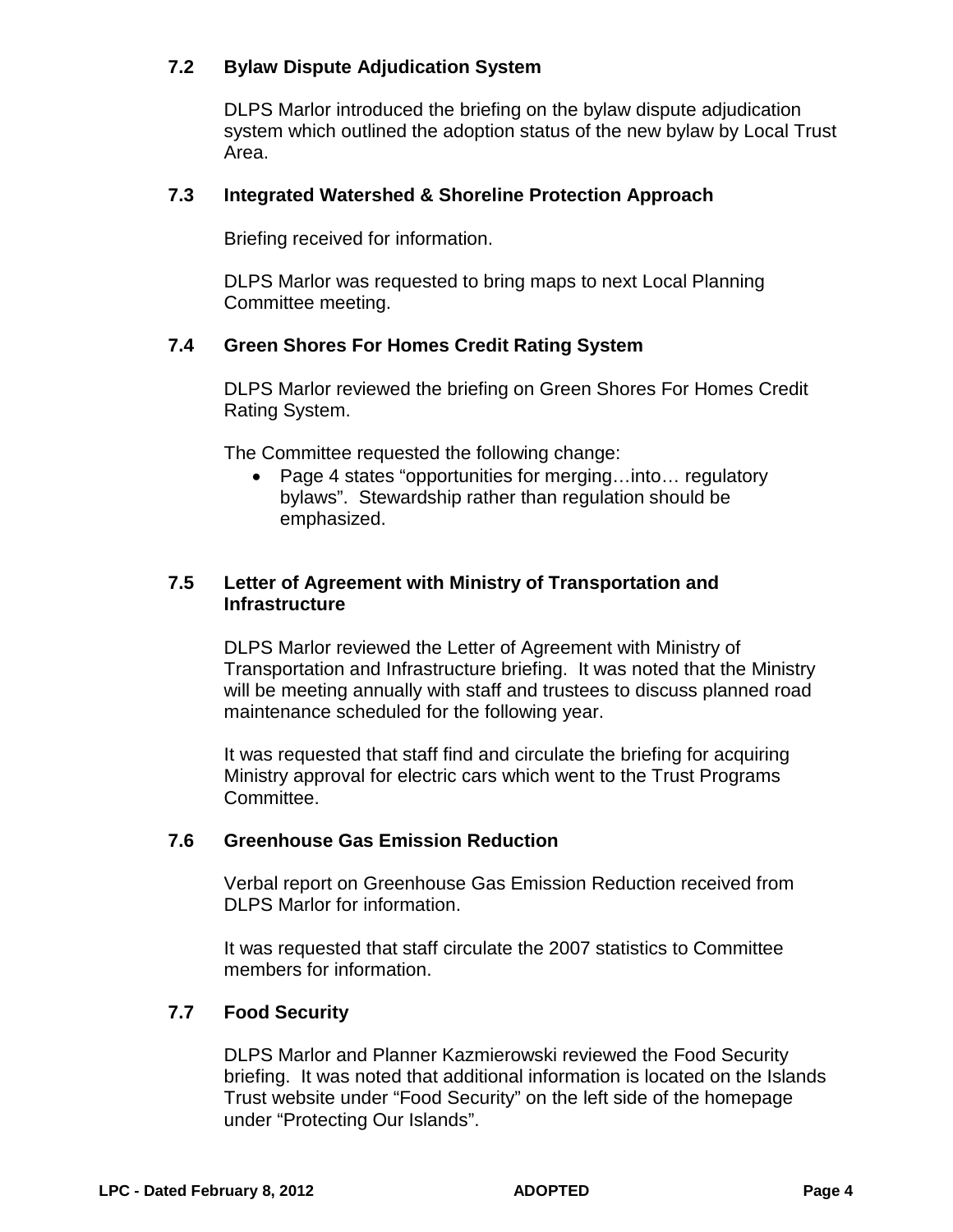# **7.8 Official Community Plan/Land Use Bylaw Program Status**

DLPS Marlor reviewed the purpose of the status report.

The committee broke for lunch at 12:10 and reconvened at 12:30 without Trustee French.

## **8. NEW BUSINESS**

## **8.1 Policy Statement Review**

The following points were raised by members of the LPC during a 90 minute discussion about the Policy Statement. LPC did not pass any resolutions on the policy statement. The following comments are not positions of LPC but major points that were raised by individual trustees during the discussion to be forwarded to Executive Committee.

## **Public Process**

- Why is the Island Trust doing the Policy Statement and not the Province?
- Need to discuss what documentation is available to public in advance of Trust Council's decision in March on whether or not to proceed.
	- This is a huge decision to make by March without public consultation.
	- Potential public relations disaster if no grass roots support before embarking on policy review.
	- Could we have a place-mark for money for March and defer decision to June to allow more time for community consultation and community outreach?
	- Should put something in RFD to allude to Trust Council being able to stop the process at any time.

## **Grant Application**

• The grant appears to be money for integrated community sustainability plan but is the Policy Statement such a plan?

## **Financial**

- Would like to examine cost of working with current policy over a 10 year period to determine the cost and benefit of undertaking the policy statement review.
	- Need to clarify that budget decisions are flexible and will be voted on by Council each year.
	- Should tie together Project Manager and staff costs.
	- What are the reasons/background for \$130K Islands Trust contribution?

#### **The RFD**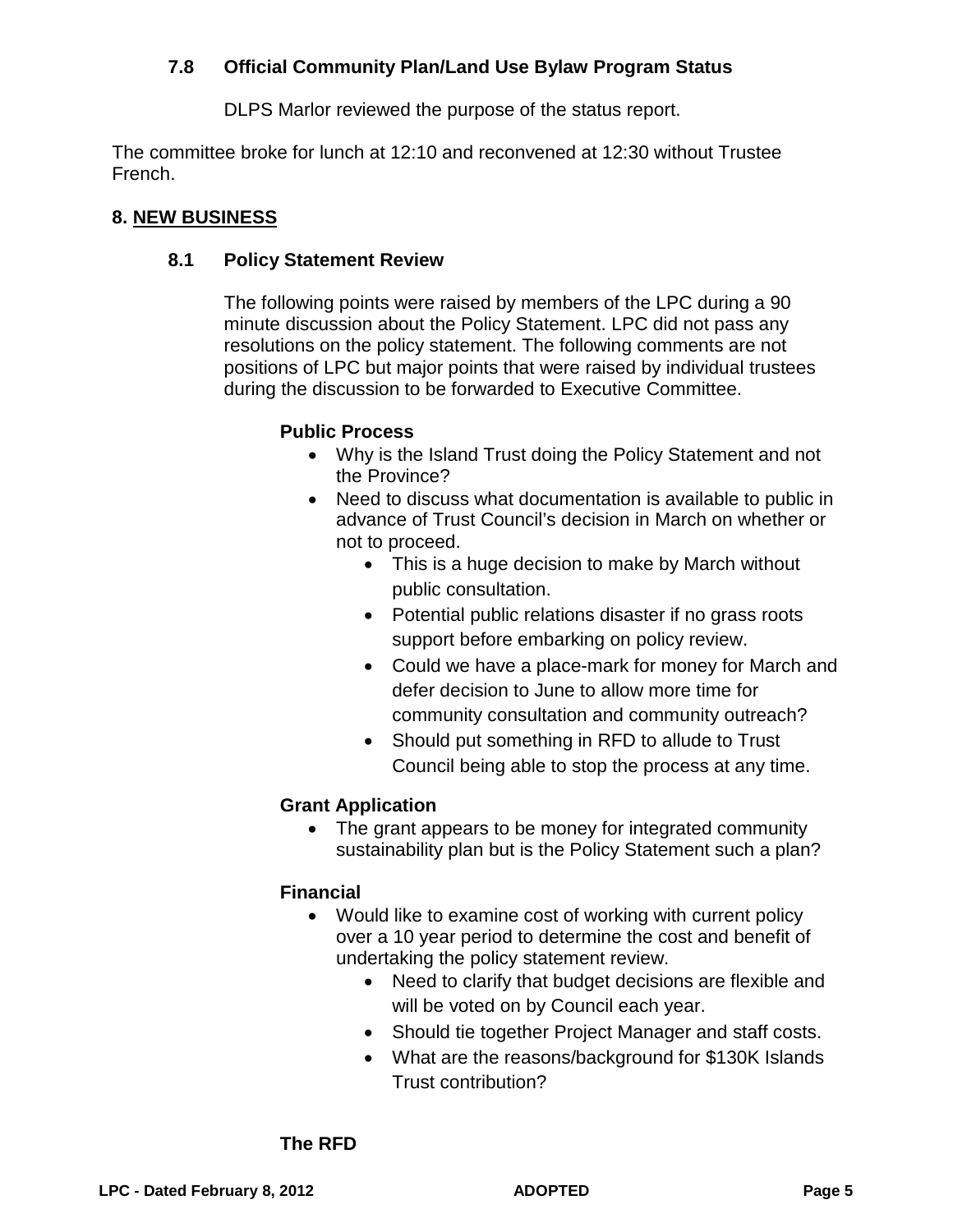- Would like current policy statement attached to the RFD.
- Appendix 4 needs a title page.
- Add links to the policies being referred to in the RFD.
- Option missing having special advisory group on every island to review policy statement and come up with recommendations. Bottom up! Does grant allow for this?
- Option missing consideration about doing a scaled-down review of the Policy Statement
- Will the revised policies remove autonomy from LTCs and give more to TC? Wording of RFD seems to suggest this. Page 60 'directive policies- lack of direction' – gives impression very much Top Down, not Bottom Up.
- Topic review inventory was it prioritized?
	- RFD  $2^{nd}$  paragraph "including" doesn't seem right word; "advising" or "informing"?
	- RFD  $3<sup>rd</sup>$  paragraph 'negation of Gas Tax funding agreement' instead?
	- Last paragraph,  $1<sup>st</sup>$  page, remove 'participation in'.
- Current policy statement has no definition for environment (social, natural, cultural, economic, etc.)
- Trust policy statement policies, staff need guidance on interpretation.

# **LTC Work**

- How will this affect LTC work programs, in terms of impacts on local planning staff?
- Policy review will also have an impact on trustee time and ability to undertake other work.

## **Steering Committee**

• Need to know the parameters on constitution of steering committee – who will sit on the committee?

## **9. REPORTS**

## **9.1 Local Planning Committee Work Program Report**

The Local Planning Committee Work Program was reviewed and the following amendments were requested:

Encouraging Green Technology Structures:

- Remove "Structures" from Green Technology Structures heading
- Move "Model policy and regulatory wording to address domestic wind power" from Planned to Current.
- Add "Model policy and regulatory wording to address hydrothermal heating" to Planned.

Development Permit Monitoring

• DLPS to update wording to reflect the drafting of bylaws